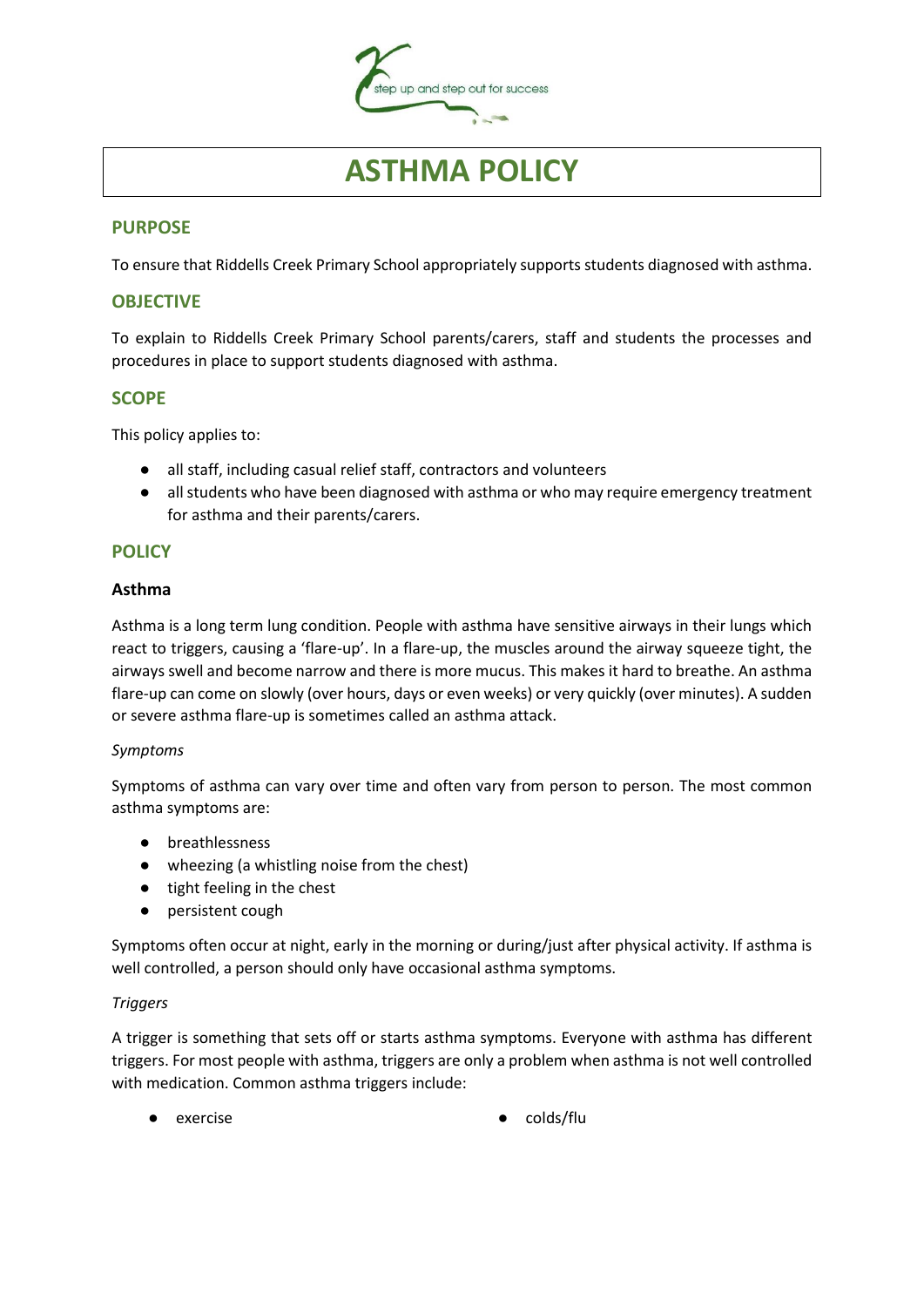- smoke (cigarette smoke, wood smoke from open fires, burn-offs or bushfires)
- house dust mites moulds
- 
- chemicals such as household cleaning products
- 
- weather changes such as thunderstorms and cold, dry air
- 
- pollens animals such as cats and dogs
	- deodorants (including perfumes, aftershaves, hair spray and aerosol deodorant sprays)
- food chemicals/additives certain medications (including aspirin and anti-inflammatories)
- laughter or emotions, such as stress

## **Asthma management**

If a student diagnosed with asthma enrols at Riddells Creek Primary School:

- 1. Parents/carers must provide the school with an Asthma Action Plan which has been completed by the student's medical practitioner. The plan must outline:
	- the prescribed medication taken by the student and when it is to be administered, for example as a pre-medication to exercise or on a regular basis
	- emergency contact details
	- the contact details of the student's medical practitioner
	- the student's known triggers
	- the emergency procedures to be taken in the event of an asthma flare-up or attack.
- 2. Parents/carers should also provide a photo of the student to be included as part of the student's Asthma Action Plan.
- 3. Riddells Creek Primary School will keep all Asthma Action Plans in the following locations:
	- classroom for primary school students,
	- the staffroom,
	- sick bay.
- 4. School staff may also work with parents/carers to develop a Student Health Support Plan which will include details on:
	- how the school will provide support for the student
	- identify specific strategies
	- allocate staff to assist the student

Any Student Health Support Plan will be developed in accordance with Riddells Creek Primary School's Healthcare Needs Policy.

If a student diagnosed with asthma is going to attend a school camp or excursion, Riddells Creek Primary School parents/carers are required to provide any updated medical information.

- 5. If a student's asthma condition or treatment requirements change, parent/carers must notify the school and provide an updated Asthma Action Plan.
- **6.** School staff will work with parents/carers to review Asthma Action Plans (and Student Health Support Plans) once a year.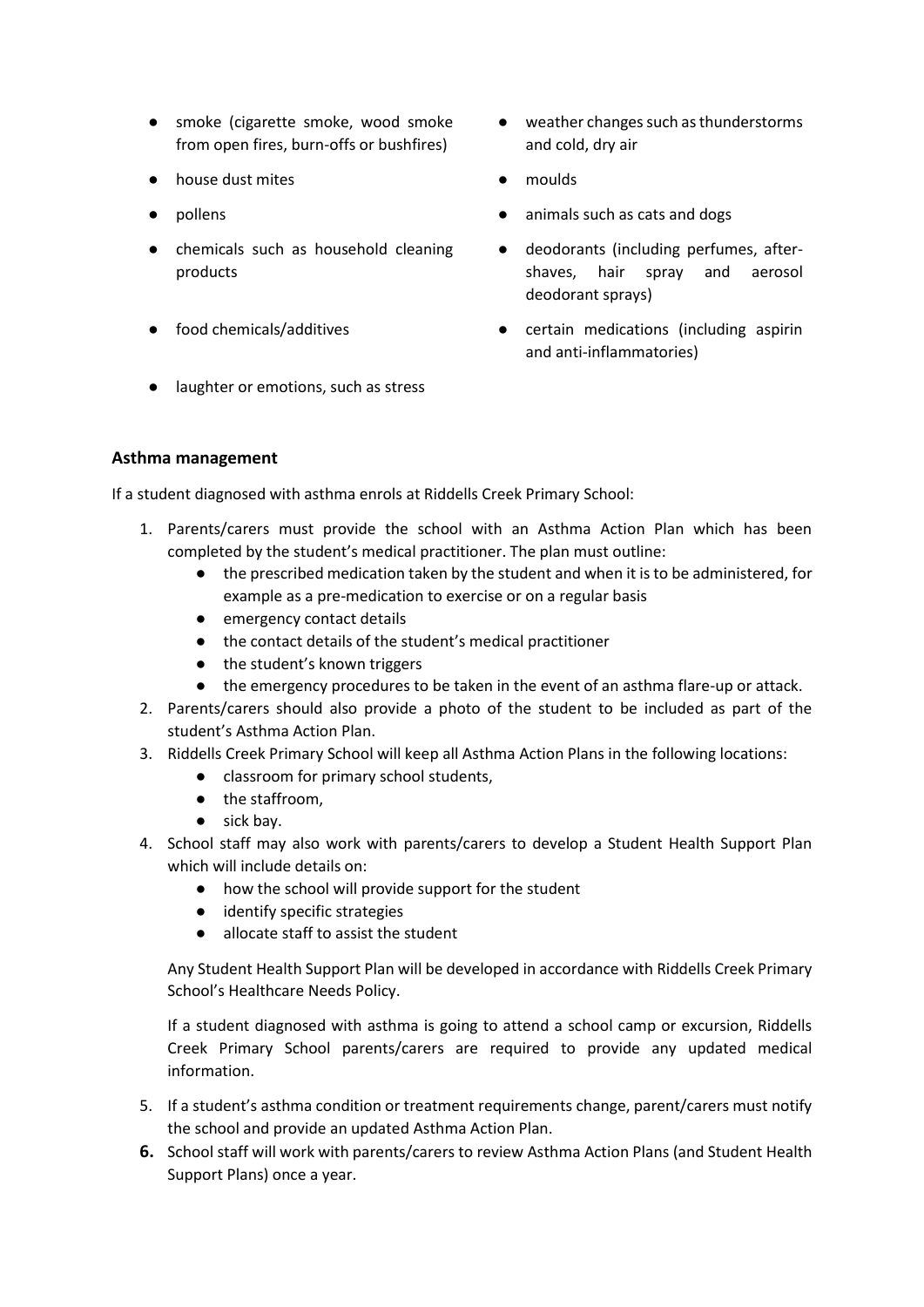## **Student asthma kit**

All students diagnosed with asthma are required to have a student asthma kit at school which contains:

- their own prescribed reliever medication labelled with the student's name
- their spacer (if they use one)

Student asthma kits will be stored **in the sick bay or with the child.**

#### **Asthma emergency response plan**

If a student is:

- having an asthma attack
- difficulty breathing for an unknown cause, even if they are not known to have asthma

School staff will endeavour to follow the Asthma First Aid procedures outlined in the table below. School staff may contact Triple Zero "000" at any time.

| <b>Step</b> | <b>Action</b>                                                                                |  |  |  |  |  |
|-------------|----------------------------------------------------------------------------------------------|--|--|--|--|--|
| 1.          | Sit the person upright                                                                       |  |  |  |  |  |
|             | Be calm and reassuring                                                                       |  |  |  |  |  |
|             | Do not leave them alone                                                                      |  |  |  |  |  |
|             | Seek assistance from another staff member or reliable student to locate the<br>$\bullet$     |  |  |  |  |  |
|             | student's reliever, the Asthma Emergency Kit and the student's Asthma Action                 |  |  |  |  |  |
|             | Plan (if available).                                                                         |  |  |  |  |  |
|             | If the student's action plan is not immediately available, use the Asthma First<br>$\bullet$ |  |  |  |  |  |
|             | Aid as described in Steps 2 to 5.                                                            |  |  |  |  |  |
| 2.          |                                                                                              |  |  |  |  |  |
|             | Give 4 separate puffs of blue or blue/grey reliever puffer:                                  |  |  |  |  |  |
|             | Shake the puffer                                                                             |  |  |  |  |  |
|             | Use a spacer if you have one                                                                 |  |  |  |  |  |
|             | Put 1 puff into the spacer                                                                   |  |  |  |  |  |
|             | Take 4 breaths from the spacer                                                               |  |  |  |  |  |
|             | Remember - Shake, 1 puff, 4 breaths                                                          |  |  |  |  |  |
| 3.          | Wait 4 minutes                                                                               |  |  |  |  |  |
|             | If there is no improvement, give 4 more separate puffs of blue/grey reliever as              |  |  |  |  |  |
|             | above                                                                                        |  |  |  |  |  |
|             | (or give 1 more dose of Bricanyl or Symbiocort inhaler)                                      |  |  |  |  |  |
| 4.          | If there is still no improvement call Triple Zero "000" and ask for an ambulance.            |  |  |  |  |  |
|             | Tell the operator the student is having an asthma attack                                     |  |  |  |  |  |
|             | Keep giving 4 separate puffs every 4 minutes until emergency assistance arrives              |  |  |  |  |  |
|             |                                                                                              |  |  |  |  |  |
|             | (or 1 dose of Bricanyl or Symbicort every 4 minutes - up to 3 doses of Symbicort)            |  |  |  |  |  |
| 5.          | If asthma is relieved after administering Asthma First Aid, stop the treatment and           |  |  |  |  |  |
|             | observe the student. Notify the student's emergency contact person and record the            |  |  |  |  |  |
|             | incident                                                                                     |  |  |  |  |  |

Staff will call Triple Zero "000" immediately if: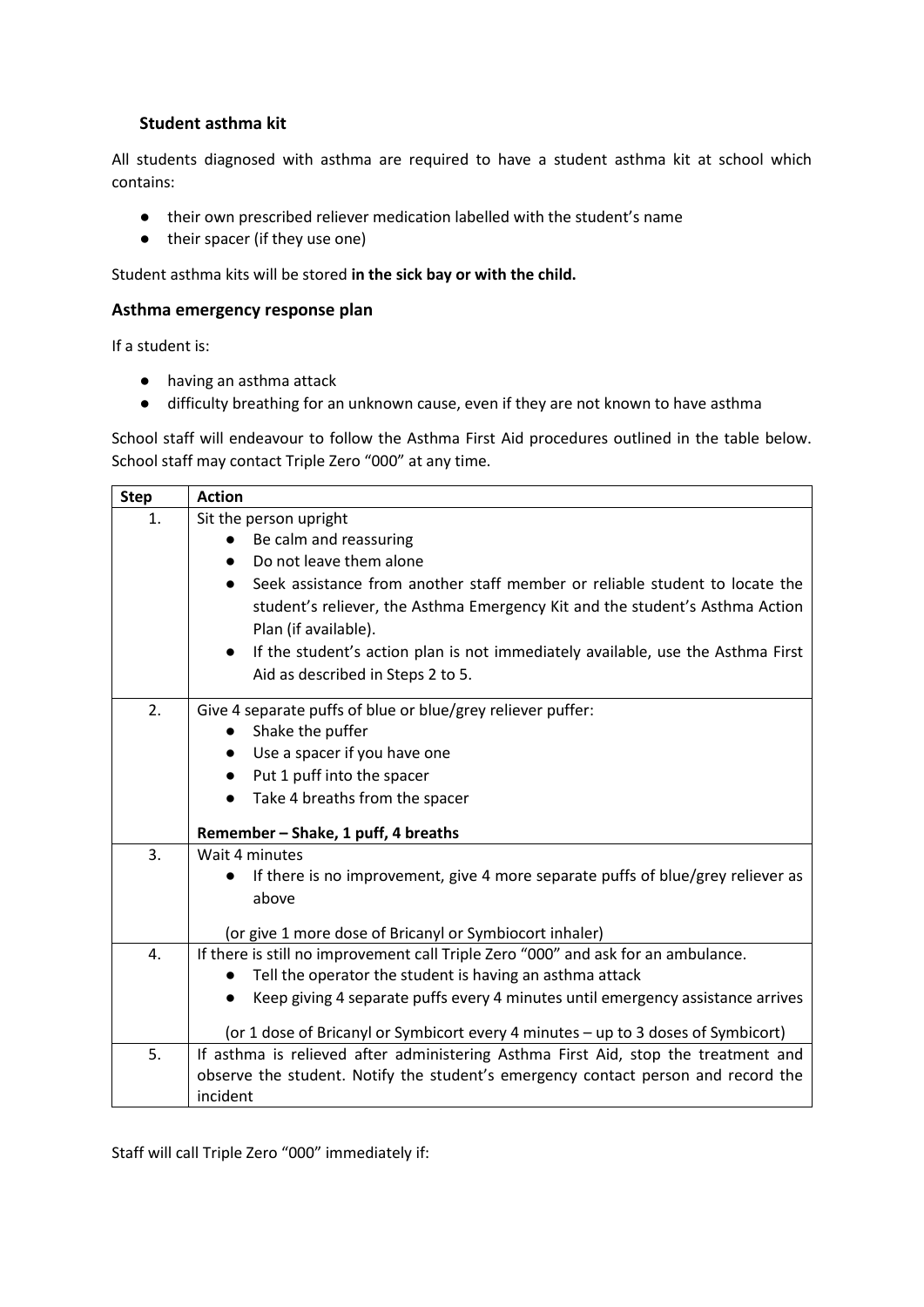- the person is not breathing
- if the person's asthma suddenly becomes worse or is not improving
- if the person is having an asthma attack and a reliever is not available
- if they are not sure if it is asthma
- if the person is known to have anaphylaxis

#### **Training for staff**

Riddells Creek Primary School will arrange the following asthma management training for staff:

| <b>Staff</b>                               | <b>Completed by</b>                                                                                                                                                                                                              | Course                                                                                                                                                                                                   | Provider                                                                      | Cost                                                  | <b>Valid for</b> |
|--------------------------------------------|----------------------------------------------------------------------------------------------------------------------------------------------------------------------------------------------------------------------------------|----------------------------------------------------------------------------------------------------------------------------------------------------------------------------------------------------------|-------------------------------------------------------------------------------|-------------------------------------------------------|------------------|
| Group 1<br>General<br><b>Staff</b>         | School staff with a direct<br>teaching<br>role<br>with<br>affected<br>students<br>by<br>asthma or other school<br>staff directed<br>by the<br>principal after conducting<br>a risk assessment.                                   | Asthma first aid<br>management for<br>education staff<br>(non-accredited)<br>One hour face-to-<br>face or online<br>training.                                                                            | Asthma Australia                                                              | Free to all<br>schools                                | 3 years          |
| Group 2<br><b>Specific</b><br><b>Staff</b> | Staff working with high<br>risk children with a<br>history of severe asthma,<br>or with direct student<br>wellbeing responsibility,<br>(including nurses,<br>PE/sport teachers, first<br>aid and school staff<br>attending camp) | Course in<br>Management of<br>Asthma Risks and<br>Emergencies in<br>the Workplace<br>22282VIC<br>(accredited)<br><b>OR</b><br>Course in<br>Emergency<br>Asthma<br>Management<br>10392NAT<br>(accredited) | Any RTO that has<br>this<br>course<br>in.<br>their<br>scope<br>of<br>practice | Paid by<br><b>Riddells Creek</b><br>Primary<br>School | 3 years          |

Riddells Creek Primary School will also conduct an annual briefing for staff on: the procedures outlined in this policy

- the causes, symptoms and treatment of asthma
- identities of the students diagnosed with asthma
- how to use a puffer and spacer
- the location of:
	- o the Asthma Emergency Kits
	- o asthma medication which has been provided by parents for student use.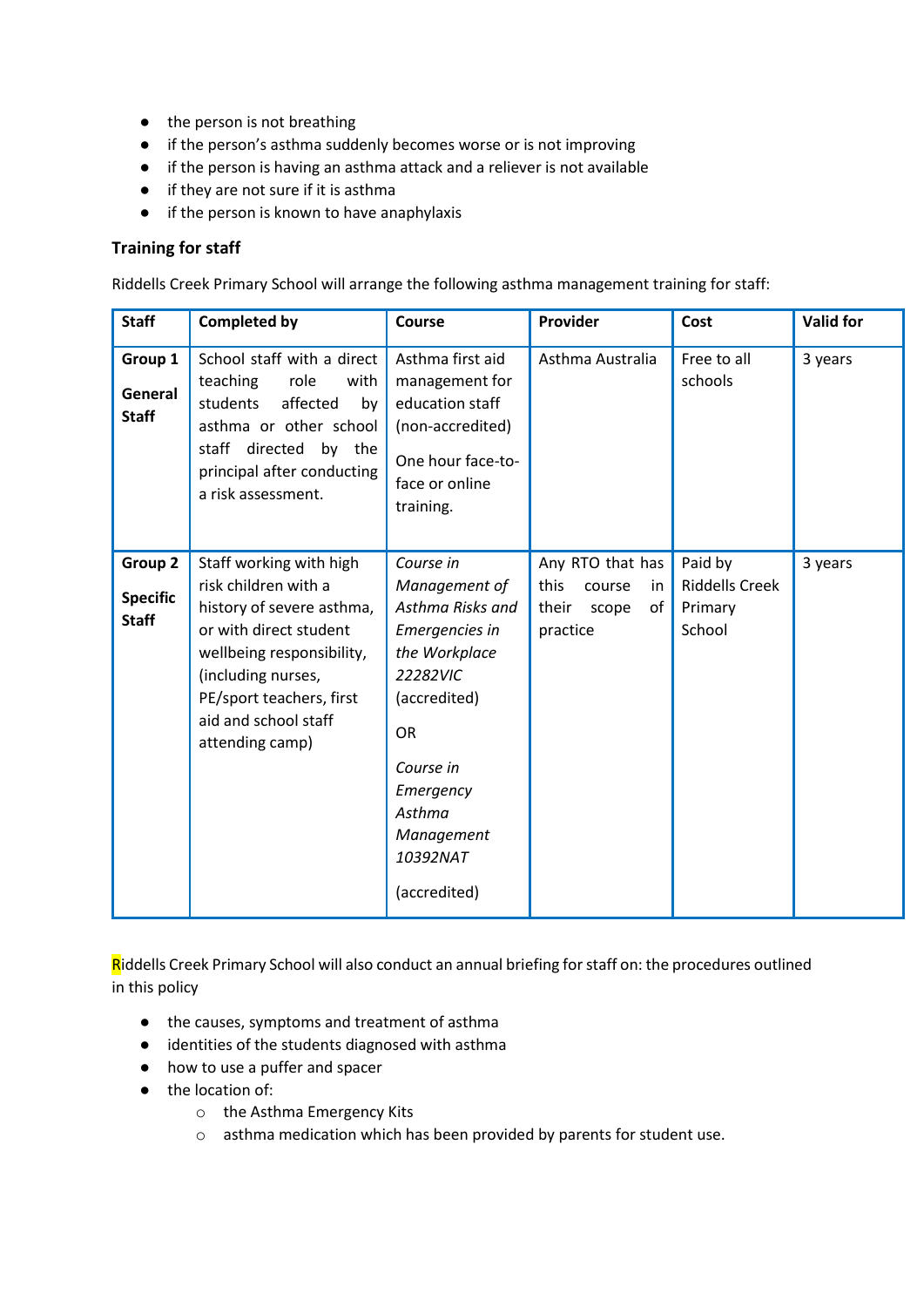Riddells Creek Primary School will also provide this policy to casual relief staff and volunteers who will be working with students, and may also provide a briefing if the principal decides it is necessary depending on the nature of the work being performed.

# **Asthma Emergency Kit**

Riddells Creek Primary School will provide and maintain at least two Asthma Emergency Kits. One kit will be kept on school premises at sick bay and one will be a mobile kit for activities such as:

- yard duty
- camps and excursions.

Riddells Creek Primary School an additional kit for every 300 students. The additional kit is located in the Banksia Building.

The Asthma Emergency Kit will contain:

- at least 1 blue or blue/grey reliever medication such as Airomir, Admol or Ventolin
- at least 2 spacer devices (for single person use only) to assist with effective inhalation of the blue or blue/grey reliever medication (Riddells Creek Primary School will ensure spare spacers are available as replacements). Spacers will be stored in a dust proof container.
- clear written instructions on Asthma First Aid, including:
	- o how to use the medication and spacer devices
	- o steps to be taken in treating an asthma attack
- A record sheet/log for recording the details of an asthma first aid incident, such as the number of puffs administered see template record sheet in "additional resources".

The office staff will monitor and maintain the Asthma Emergency Kits. They will:

- ensure all contents are maintained and replaced where necessary
- regularly check the expiry date on the canisters of the blue or blue/grey reliever puffers and place them if they have expired or a low on doses
- replace spacers in the Kits after each use (spacers are single-person use only)
- dispose of any previously used spaces.

The blue or blue/grey reliever medication in the Asthma Emergency Kits may be used by more than one student as long as they are used with a spacer. If the devices come into contact with someone's mouth, they will not be used again and will be replaced.

After each use of a blue or blue/grey reliever (with a spacer):

- remove the metal canister from the puffer (do not wash the canister)
- wash the plastic casing
- rinse the mouthpiece through the top and bottom under running water for at least 30 seconds
- wash the mouthpiece cover
- air dry then reassemble
- test the puffer to make sure no water remains in it, then return to the Asthma Emergency Kit.

# **Management of confidential medical information**

Confidential medical information provided to Riddells Creek Primary School to support a student diagnosed with asthma will be:

● recorded on the student's file